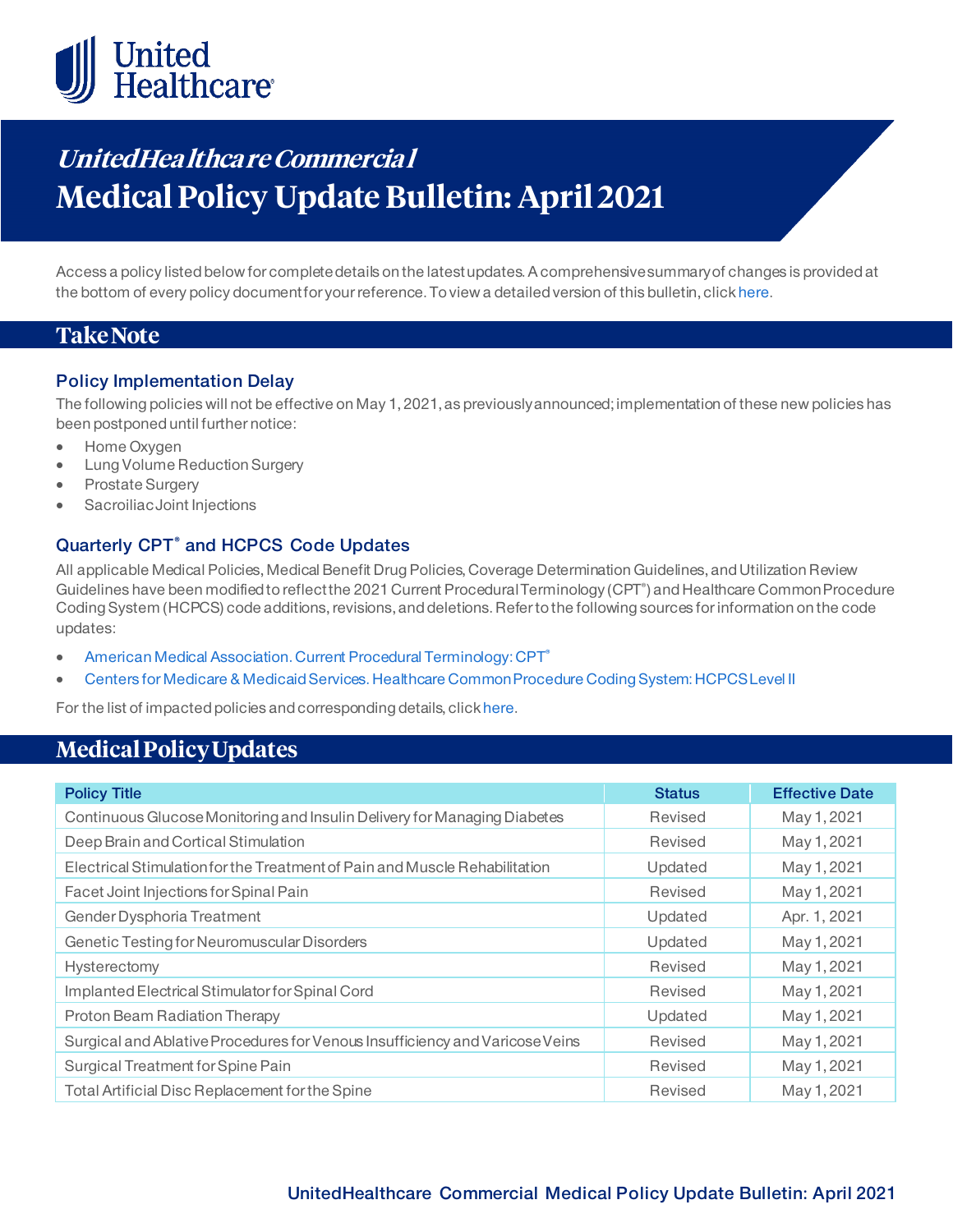## **Medical Benefit Drug Policy Updates**

| <b>Policy Title</b>                                       | <b>Status</b> | <b>Effective Date</b> |
|-----------------------------------------------------------|---------------|-----------------------|
| Actemra® (Tocilizumab) Injection for Intravenous Infusion | Updated       | Apr. 1, 2021          |
| Adakveo® (Crizanlizumab-Tmca)                             | Updated       | Apr. 1, 2021          |
| Amondys 45 <sup>™</sup> (Casimersen)                      | <b>New</b>    | Apr. 1, 2021          |
| Antiemetics for Oncology                                  | <b>New</b>    | Jul. 1, 2021          |
| Entyvio® (Vedolizumab)                                    | Updated       | Apr. 1, 2021          |
| Exondys 51° (Eteplirsen)                                  | Updated       | Apr. 1, 2021          |
| Givlaari® (Givosiran)                                     | Updated       | Apr. 1, 2021          |
| Hereditary Angioedema (HAE), Treatment and Prophylaxis    | Revised       | May 1, 2021           |
| Infliximab (Avsola™, Inflectra®, Remicade®, & Renflexis®) | Revised       | Apr. 1, 2021          |
| Lemtrada (Alemtuzumab)                                    | Revised       | May 1, 2021           |
| Oncology Medication Clinical Coverage                     | Revised       | May 1, 2021           |
| Orencia® (Abatacept) Injection for Intravenous Infusion   | Updated       | Apr. 1, 2021          |
| Respiratory Interleukins (Cinqair®, Fasenra®, & Nucala®)  | Revised       | May 1, 2021           |
| Stelara® (Ustekinumab)                                    | Updated       | Apr. 1, 2021          |
| Tepezza® (Teprotumumab-Trbw)                              | Revised       | May 1, 2021           |
| Trogarzo® (Ibalizumab-Uiyk)                               | Updated       | Apr. 1, 2021          |
| Tysabri® (Natalizumab)                                    | Revised       | May 1, 2021           |
| Vyondys 53 <sup>™</sup> (Golodirsen)                      | Updated       | Apr. 1, 2021          |

## **Coverage Determination Guideline Updates**

| <b>Policy Title</b>                    | <b>Status</b> | <b>Effective Date</b> |
|----------------------------------------|---------------|-----------------------|
| Cosmetic and Reconstructive Procedures | Revised       | May 1, 2021           |
| Orthognathic (Jaw) Surgery             | Revised       | May 1, 2021           |
| Pectus Deformity Repair                | Revised       | May 1, 2021           |

# **Utilization Review Guideline Updates**

| <b>Policy Title</b>         | <b>Status</b> | <b>Effective Date</b> |
|-----------------------------|---------------|-----------------------|
| Elective Inpatient Services | <b>New</b>    | May 1, 2021           |
| <b>Observation Services</b> | <b>New</b>    | May 1, 2021           |